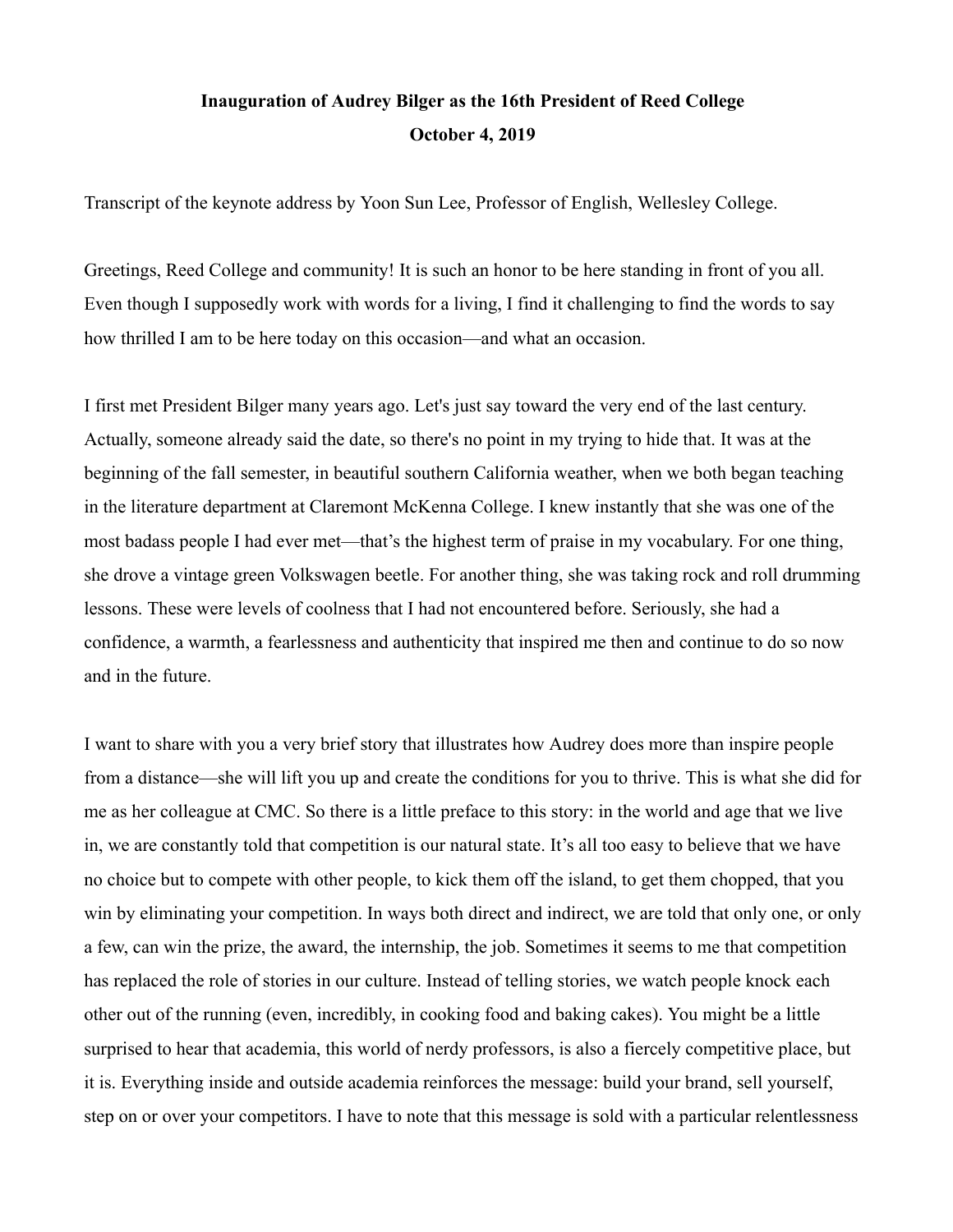to women in a society run largely by men; women are trained to compete with each other. But this is true of everyone, right? You want to catch the eye of your boss or your professor, get that approval or promotion, and doesn't that mean you have to limit your care and concern to yourself?

Audrey showed me that the answer is no, and I have never forgotten it. It was very soon after we got to Claremont, at a reception or gathering, she took me aside and said, "Yoon, I just want you to know that I have your back. You can trust me." No one had ever said this to me before. And here's what was amazing: it's true that we were now colleagues in the same department, but a different person might have assumed our relation to be potentially a competitive one. We both worked in the same field (British eighteenth-century literature), we were both women, and so on. It was an act of enormous generosity to a colleague she had just met, but more than that: she showed me that there is another way to see the world—a way to reject these false arguments that we all have to compete with each other, that it's a zero-sum game, that one person's gain is another person's loss. Because it is absolutely not true. And thinking of the people around you as competitors, all fighting for the same little thing—this only helps the people who have the power to designate a small handful of prizes, to hold out the few shiny things and make everyone scramble for them. Her words that day had a powerful effect on me; they showed me the falseness of a way of thinking that I had pretty deeply internalized.

Those were not the only important words of President Bilger on this topic, mind you. When I later read her wonderful study of eighteenth-century women novelists, *Laughing Feminism* , I saw that this insight was central to her work as a literary critic. Even in the eighteenth century, novelists showed a world in which women, often in very cruel ways, are forced to scramble and compete with each other—whether they are old or young, rich or poor. Audrey's book shows how some important women novelists unmasked, in her words, "the foolishness of a system that offers limited options for female life and then pits woman against woman for available positions" (165). She makes the hugely important point that in Jane Austen's novels, the heroines do not initiate competition. This is something we need to think about more deeply. I agree that it does require heroism. To create the conditions for others to thrive requires moral strength and insight, a capacity to see beyond the norms that surround and stifle you. I am still grateful and still inspired by her example. President Bilger showed me, then, what it means to be truly with and for someone else: to see thriving as something that must be not an individual matter, but essentially shared. This is what justice requires. Justice isn't merely an objective social arrangement. It